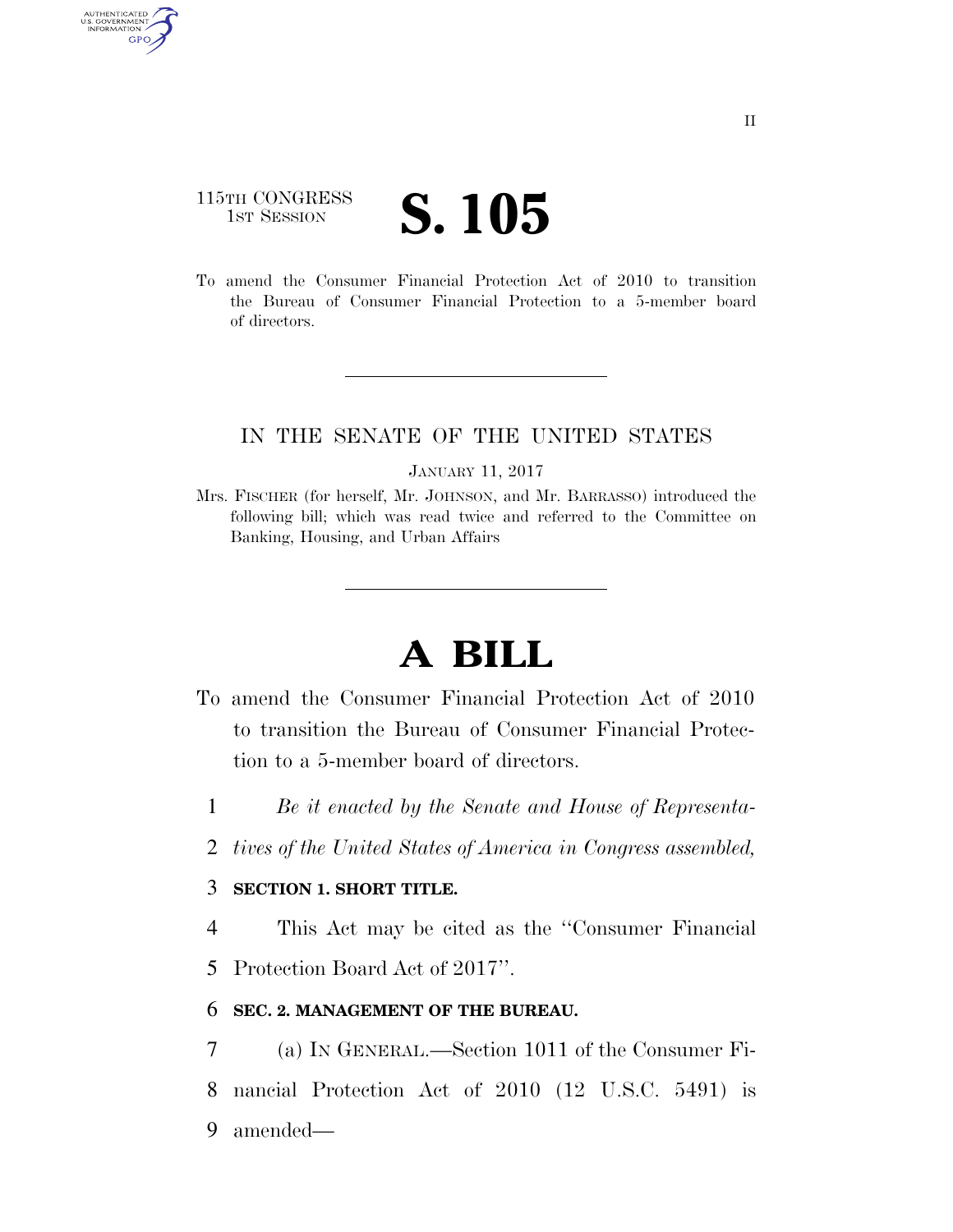| $\mathbf{1}$   | $(1)$ by striking subsections (b), (c), and (d);     |
|----------------|------------------------------------------------------|
| $\overline{2}$ | $(2)$ by redesignating subsection $(e)$ as sub-      |
| 3              | section $(c)$ ; and                                  |
| $\overline{4}$ | $(3)$ by inserting after subsection $(a)$ the fol-   |
| 5              | lowing:                                              |
| 6              | "(b) MANAGEMENT OF THE BUREAU.—                      |
| 7              | "(1) IN GENERAL.—The management of the               |
| 8              | Bureau shall be vested in a Board of Directors con-  |
| 9              | sisting of 5 members, who shall be appointed by the  |
| 10             | President, by and with the advice and consent of the |
| 11             | Senate, from among individuals who—                  |
| 12             | "(A) are citizens of the United States; and          |
| 13             | "(B) have developed strong competency                |
| 14             | and understanding of, and have experience            |
| 15             | working with, financial products and services.       |
| 16             | $``(2)$ TERMS.—                                      |
| 17             | "(A) IN GENERAL.—Except as provided in               |
| 18             | subparagraph (B), each member of the Board,          |
| 19             | including the Chairperson, shall serve for a         |
| 20             | term of 5 years.                                     |
| 21             | "(B) STAGGERED TERMS.—Three of the                   |
| 22             | initial members of the Board, including the          |
| 23             | Chairperson, shall each serve an initial term of     |
| 24             | 30 months.                                           |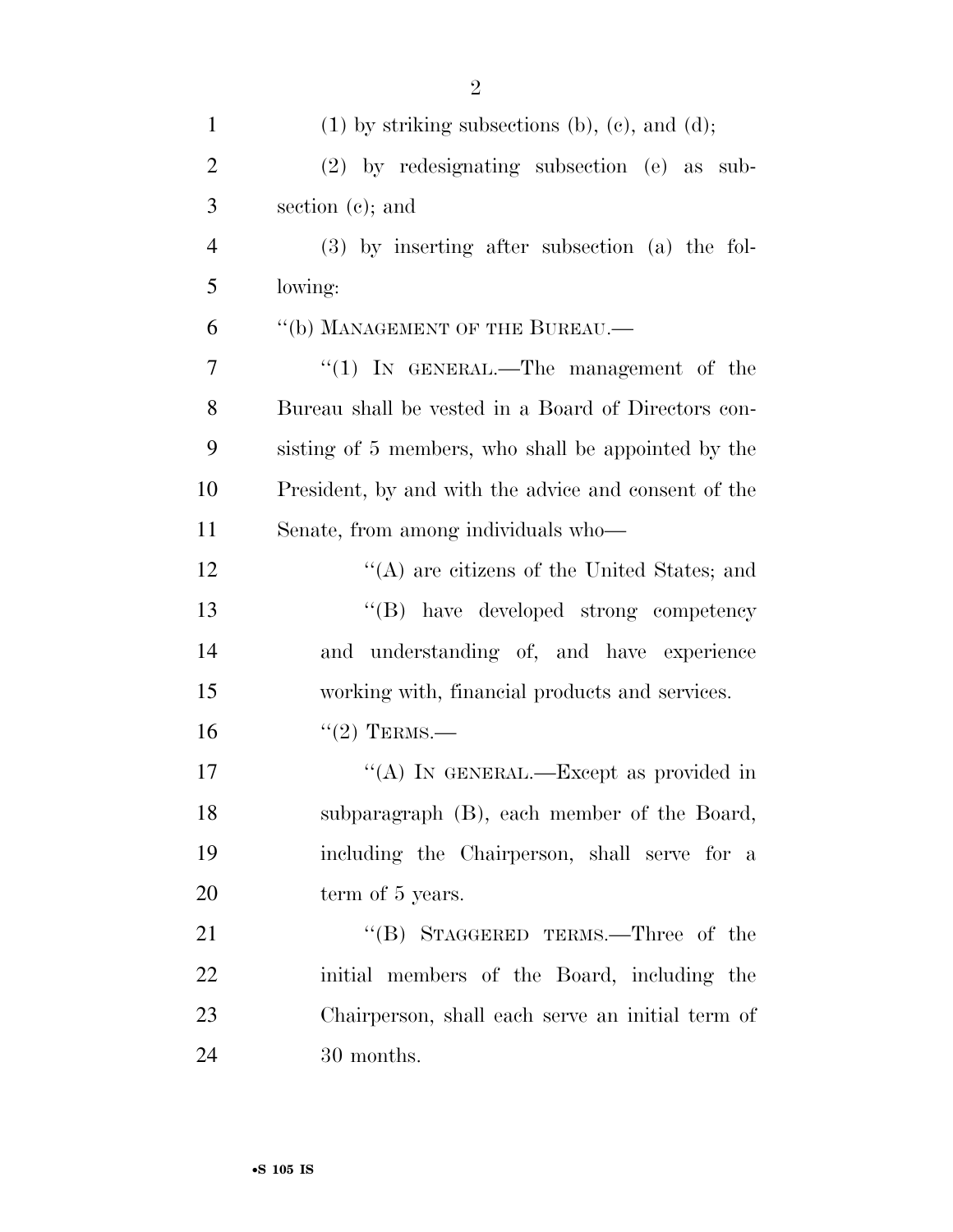1 ''(C) REMOVAL.—The President may re-2 move any member of the Board for inefficiency, neglect of duty, or malfeasance in office.

 ''(D) VACANCIES.—Any member of the Board appointed to fill a vacancy occurring be- fore the expiration of the term to which the predecessor of that member was appointed (in- cluding the Chairperson) shall be appointed only for the remainder of the term.

10 "(E) CONTINUATION OF SERVICE.—Each member of the Board may continue to serve after the expiration of the term of office to which that member was appointed until a suc- cessor has been appointed by the President and confirmed by the Senate, except that a member may not continue to serve more than 1 year 17 after the date on which the term of that mem-ber would otherwise expire.

 ''(F) SUCCESSIVE TERMS.—A member of the Board may not be reappointed to a second consecutive term, except that an initial member of the Board appointed for less than a 5-year term may be reappointed to a full 5-year term and a future member appointed to fill an unex-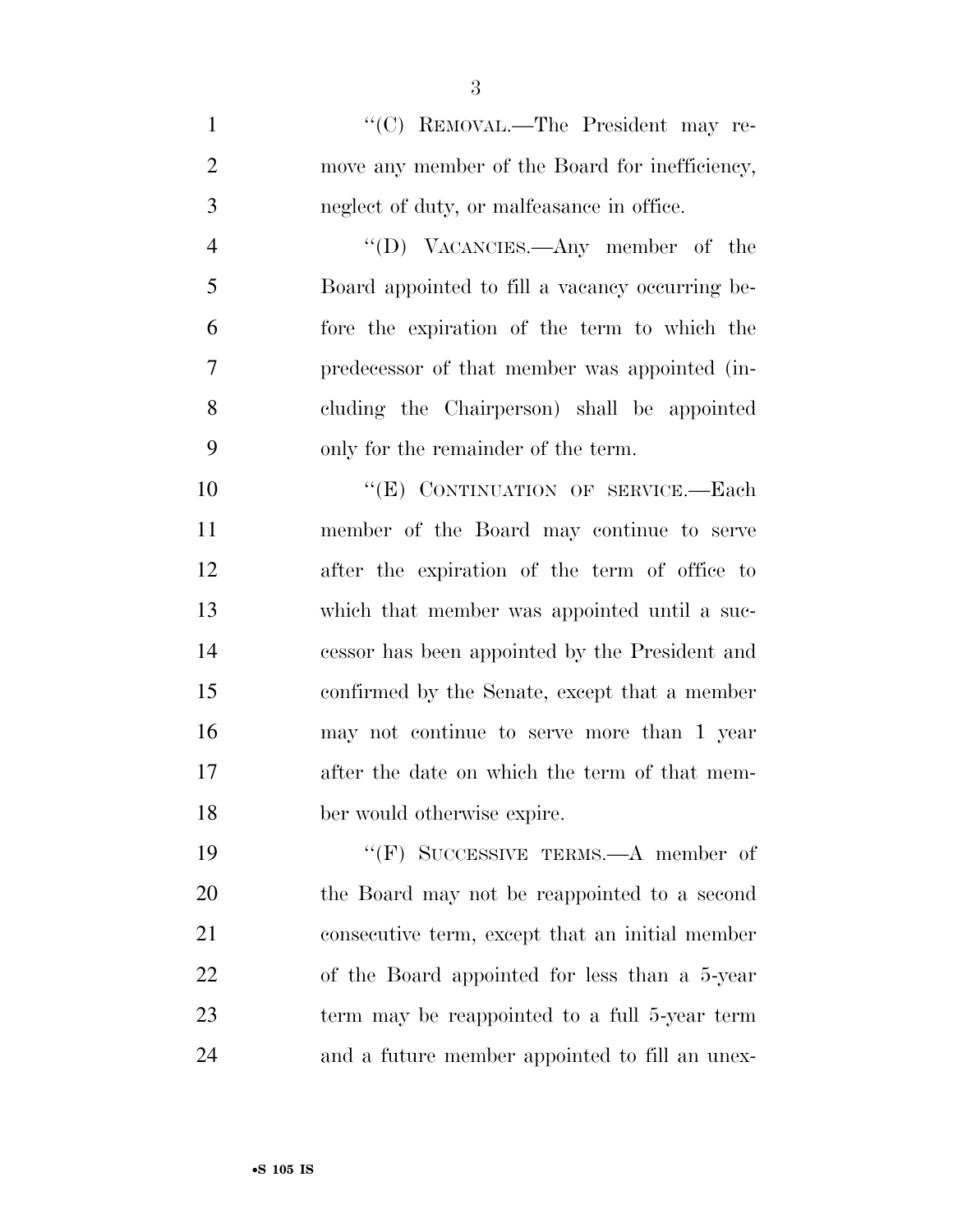| $\mathbf{1}$   | pired term may be reappointed for a full 5-year       |
|----------------|-------------------------------------------------------|
| $\overline{2}$ | term.                                                 |
| 3              | "(3) AFFILIATION.—Not more than 3 members             |
| $\overline{4}$ | of the Board, and not more than 2 members of the      |
| 5              | Board described in paragraph $(2)(B)$ , shall be mem- |
| 6              | bers of any 1 political party.                        |
| 7              | "(4) CHAIRPERSON OF THE BOARD.—                       |
| 8              | "(A) APPOINTMENT.—The President shall                 |
| 9              | appoint 1 of the 5 members of the Board to            |
| 10             | serve as Chairperson of the Board.                    |
| 11             | "(B) AUTHORITY.—The Chairperson shall                 |
| 12             | be the principal executive officer of the Bureau,     |
| 13             | and shall exercise all of the executive and ad-       |
| 14             | ministrative functions of the Bureau, including       |
| 15             | with respect to-                                      |
| 16             | "(i) the supervision of personnel em-                 |
| 17             | ployed by the Bureau (other than per-                 |
| 18             | sonnel employed regularly and full time in            |
| 19             | the immediate offices of members of the               |
| 20             | Board other than the Chairperson);                    |
| 21             | ``(ii)<br>the distribution of business                |
| 22             | among personnel appointed and supervised              |
| 23             | by the Chairperson and among administra-              |
| 24             | tive units of the Bureau; and                         |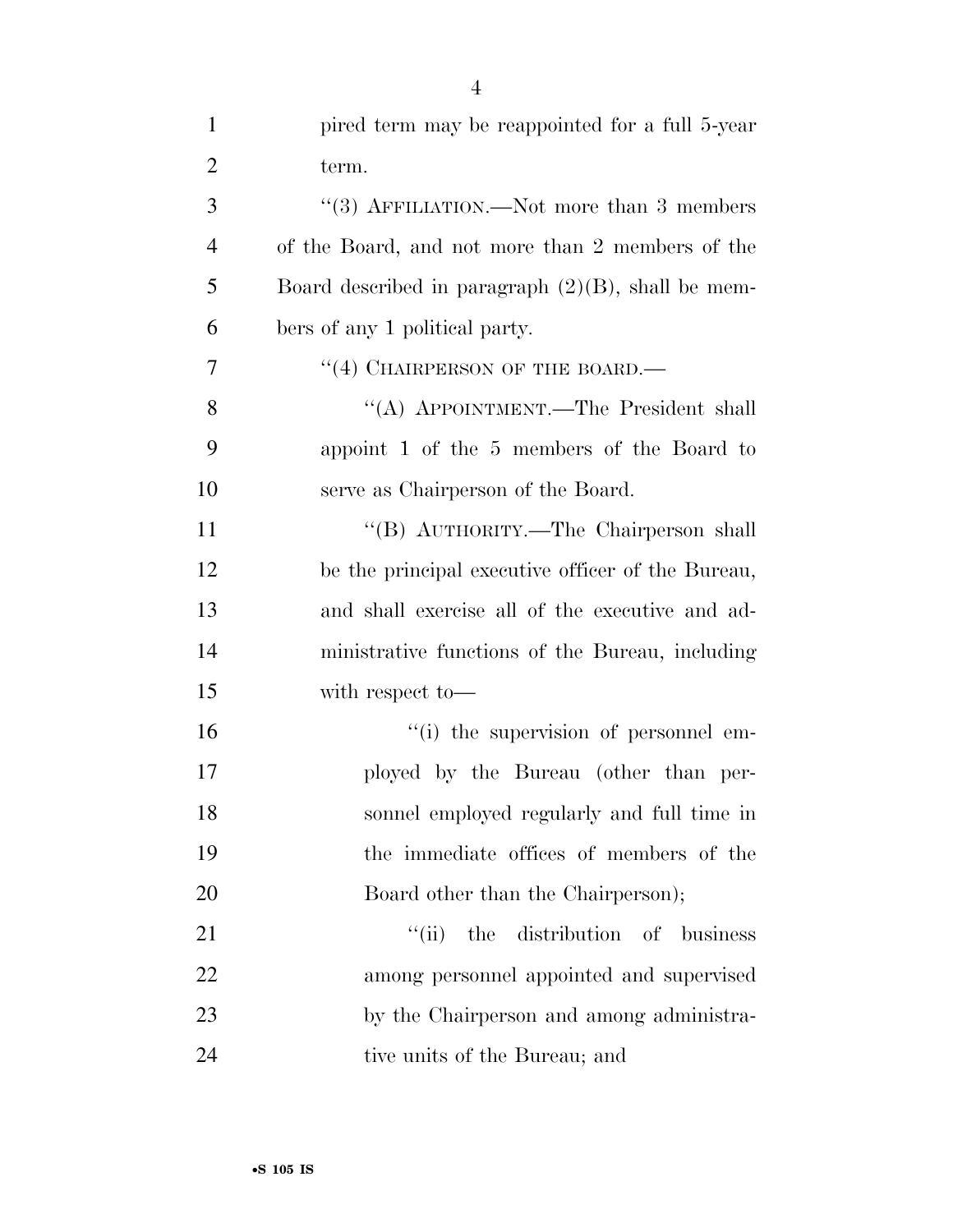1  $"$ (iii) the use and expenditure of funds.

 ''(C) LIMITATION.—In carrying out any of the functions of the Chairperson under this paragraph, the Chairperson shall be governed by general policies of the Bureau and by such regulatory decisions, findings, and determina- tions as the Bureau may by law be authorized to make.

10 "(D) REQUESTS OR ESTIMATES RELATED TO APPROPRIATIONS.—Any request or estimate for regular, supplemental, or deficiency appro- priations on behalf of the Bureau, including any request for a transfer of funds under section 1017(a), may not be submitted by the Chair-person without the prior approval of the Board.

17 "'(E) VACANCY.—The President may des- ignate a member of the Board to serve as Act- ing Chairperson in the event of a vacancy in the office of the Chairperson.

21 "(5) COMPENSATION.—

22 "(A) CHAIRPERSON.—The Chairperson shall receive compensation at the rate pre-scribed for level I of the Executive Schedule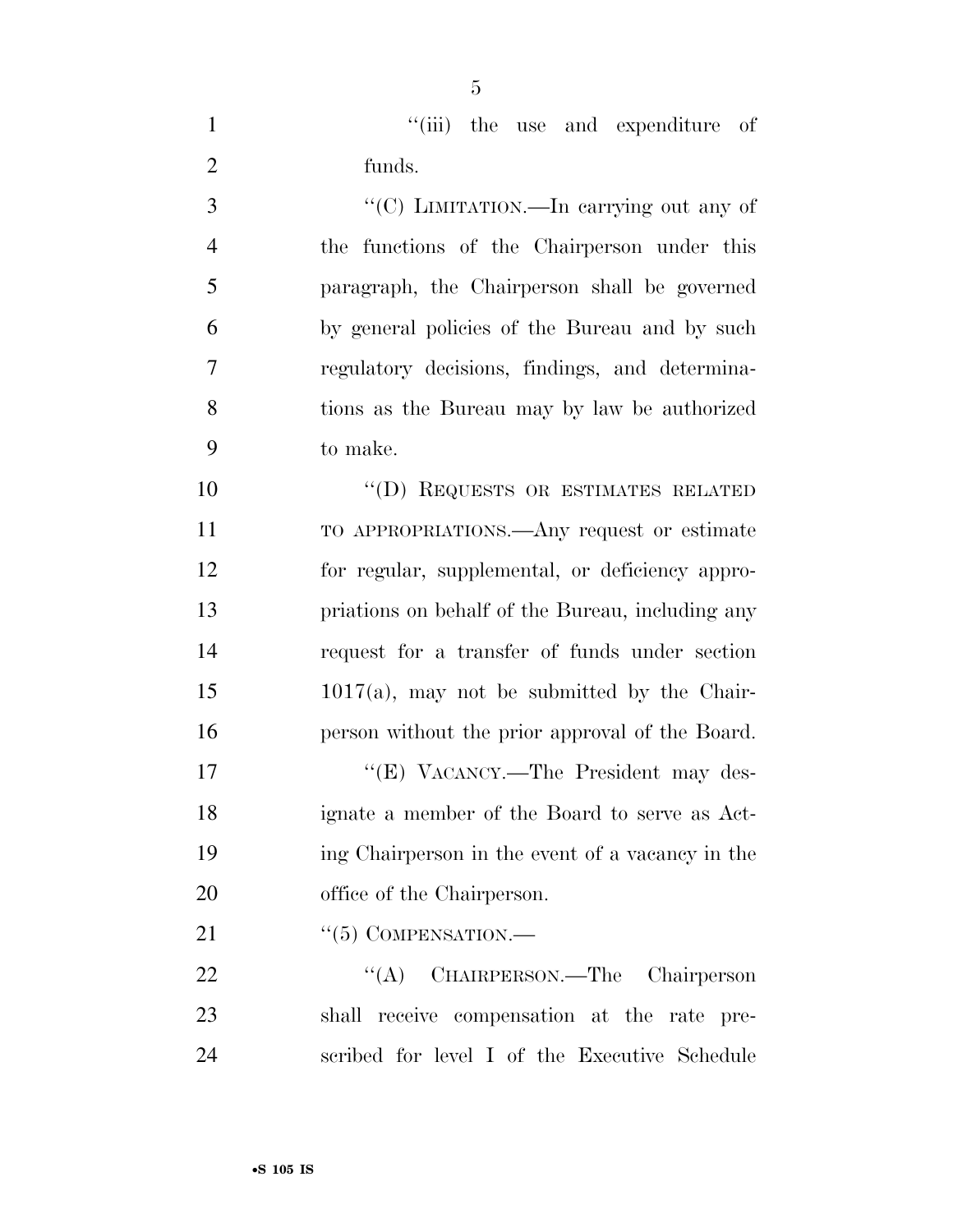| $\mathbf{1}$   | under section 5312 of title 5, United States      |
|----------------|---------------------------------------------------|
| $\overline{2}$ | Code.                                             |
| 3              | "(B) OTHER MEMBERS OF THE BOARD.-                 |
| $\overline{4}$ | The 4 members of the Board other than the         |
| 5              | Chairperson shall each receive compensation at    |
| 6              | the rate prescribed for level II of the Executive |
| $\overline{7}$ | Schedule under section 5313 of title 5, United    |
| 8              | States Code.                                      |
| 9              | $(6)$ OTHER<br>EMPLOYMENT PROHIBITED.—A           |
| 10             | member of the Board may not engage in any other   |
| 11             | business, vocation, or employment.".              |
| 12             | (b) TECHNICAL AND CONFORMING AMENDMENTS.-         |
| 13             | (1) CONSUMER FINANCIAL PROTECTION ACT OF          |
| 14             | 2010.—The Consumer Financial Protection Act of    |
| 15             | $2010$ (12 U.S.C. 5481 et seq.) is amended—       |
| 16             | (A) in section 1002 (12 U.S.C. 5481)—             |
| 17             | $(i)$ by striking paragraph $(10)$ and in-        |
| 18             | serting the following:                            |
| 19             | "(10) BOARD.—The term 'Board' means the           |
| 20             | Board of Directors of the Bureau of Consumer Fi-  |
| 21             | nancial Protection."; and                         |
| 22             | (ii) by inserting after paragraph $(29)$          |
| 23             | the following:                                    |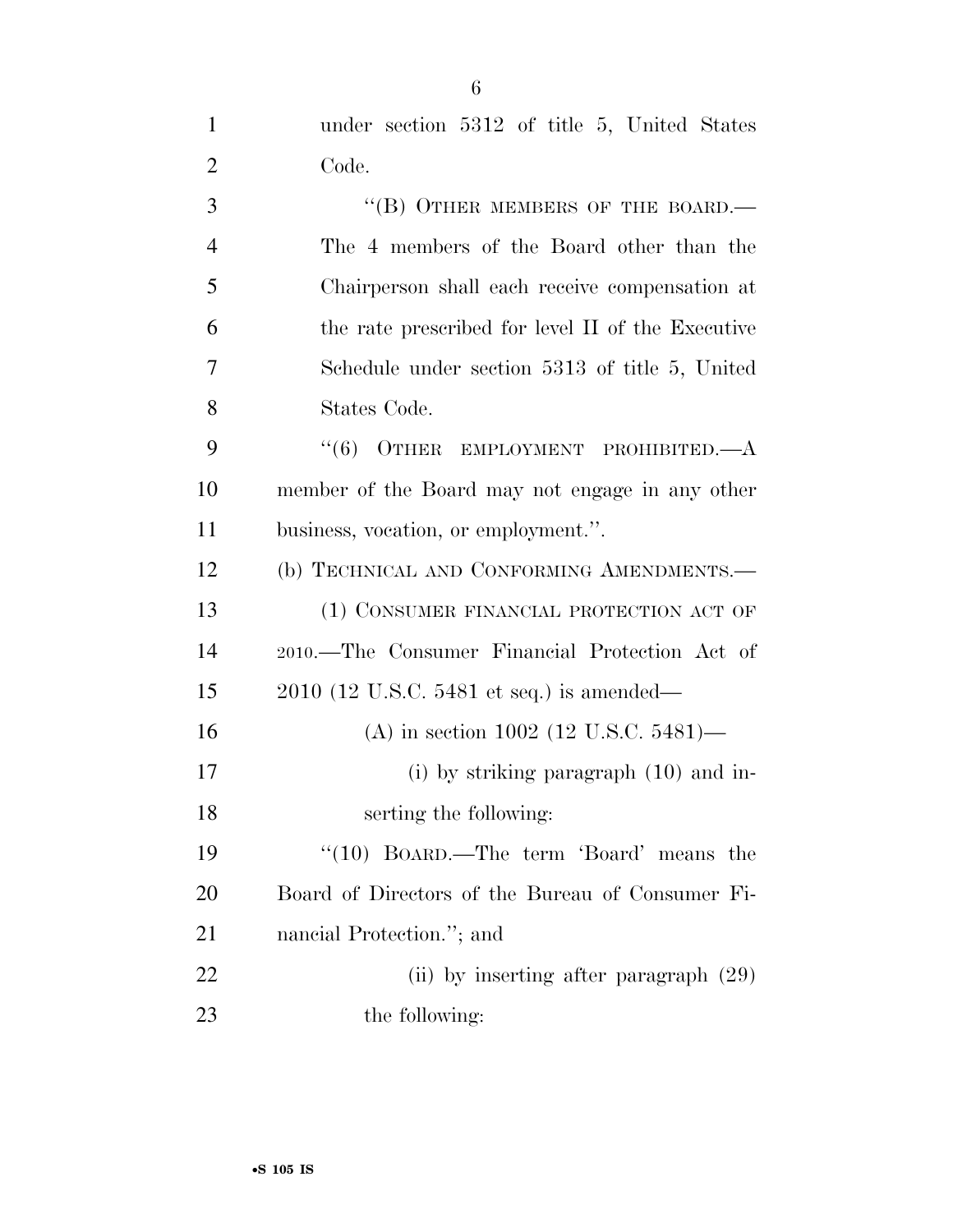| $\mathbf{1}$   | "(30) CHAIRPERSON.—The term 'Chairperson'          |
|----------------|----------------------------------------------------|
| $\overline{2}$ | means the Chairperson of the Board of Directors of |
| 3              | the Bureau of Consumer Financial Protection.";     |
| $\overline{4}$ | (B) in section 1012 (12 U.S.C. 5492)—              |
| 5              | (i) in subsection (a)(8), by striking              |
| 6              | "appointed and supervised by the Direc-            |
| 7              | tor" and inserting "appointed by the               |
| 8              | Board and supervised by the Chairperson";          |
| 9              | $(ii)$ in subsection (b), by striking "Di-         |
| 10             | rector" and inserting "Board"; and                 |
| 11             | (iii) in subsection $(e)$ —                        |
| 12             | (I) in paragraph $(2)(A)$ , by strik-              |
| 13             | ing "Director" and inserting                       |
| 14             | "Board"; and                                       |
| 15             | $(II)$ in paragraph $(4)$ , by striking            |
| 16             | "the Director" each place that term                |
| 17             | appears and inserting "any member of               |
| 18             | the Board";                                        |
| 19             | (C) in section 1013 (12 U.S.C. 5493)—              |
| 20             | (i) in subsections (a), (b), (d), and              |
| 21             | (e), by striking "Director" each place that        |
| 22             | term appears and inserting "Board";                |
| 23             | (ii) in subsection (a), by adding at the           |
| 24             | end the following:                                 |
| 25             | $\lq(6)$ LIMITATION.—                              |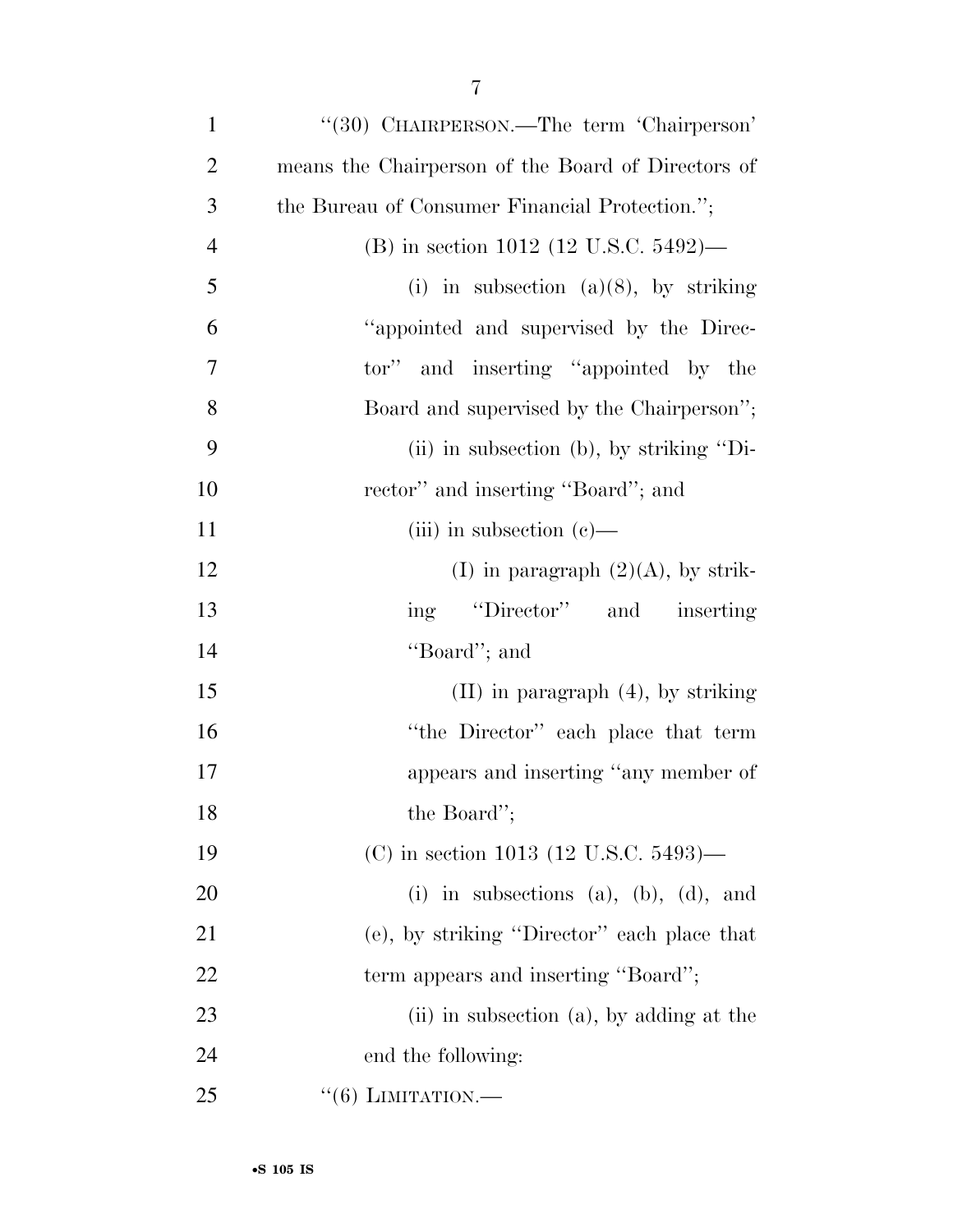| $\mathbf{1}$   | "(A) IN GENERAL.—Except as provided in         |
|----------------|------------------------------------------------|
| $\overline{2}$ | subparagraph (B), the Board shall appoint not  |
| 3              | more than 1 employee of the Bureau for every   |
| 4              | 3 employees that are separated from service    |
| 5              | with the Bureau.                               |
| 6              | "(B) EXCEPTION.—The President<br>may           |
| 7              | provide the Board with an exemption from the   |
| 8              | requirements of subparagraph (A) if the Board  |
| 9              | demonstrates that hiring employees in an       |
| 10             | amount greater than the limitation in subpara- |
| 11             | $graph(A)$ is necessary—                       |
| 12             | "(i) as a result of a national security        |
| 13             | concern or an extraordinary emergency; or      |
| 14             | "(ii) to perform a critical mission.";         |
| 15             | (iii) in subsection $(e)$ —                    |
| 16             | (I) in paragraphs $(1)$ and $(2)$ , by         |
| 17             | striking "Director" each place that            |
| 18             | term appears and inserting "Board";            |
| 19             | and                                            |
| 20             | (II) in paragraph $(3)$ —                      |
| 21             | (aa) by striking "Assistant                    |
| 22             | Director" each place that term                 |
| 23             | appears and inserting "Head of                 |
| 24             | Office"; and                                   |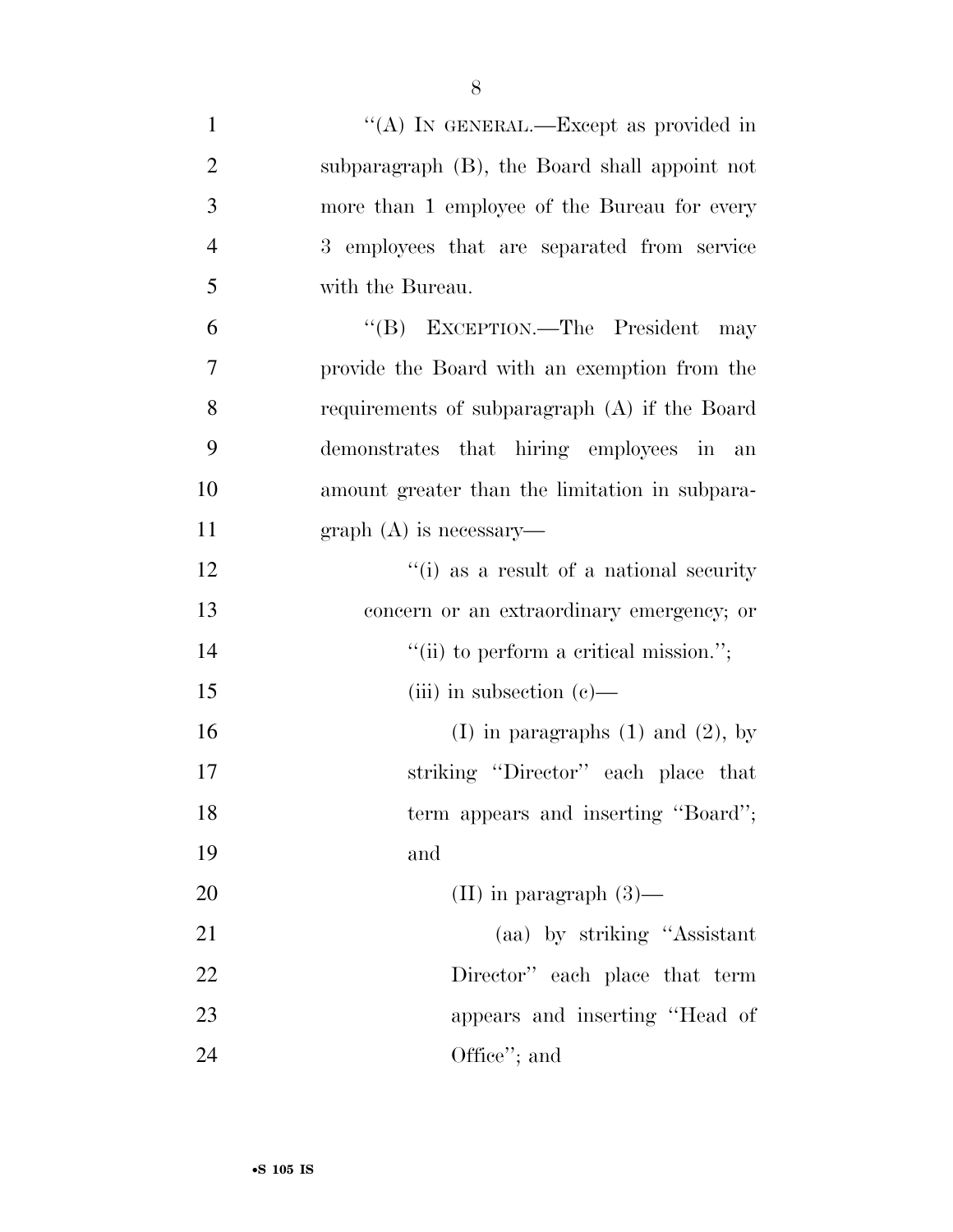| $\mathbf{1}$   | (bb) by striking "the Direc-                      |
|----------------|---------------------------------------------------|
| $\overline{2}$ | tor" each place that term ap-                     |
| 3              | pears and inserting "the Board";                  |
| $\overline{4}$ | and                                               |
| 5              | $(iv)$ in subsection $(g)$ —                      |
| 6              | $(I)$ in paragraph $(1)$ , by striking            |
| 7              | "Director" and inserting "Board";                 |
| 8              | and                                               |
| 9              | (II) in paragraph $(2)$ —                         |
| 10             | (aa) in the paragraph head-                       |
| 11             | ing, by striking "ASSISTANT DI-                   |
| 12             | RECTOR" and inserting "HEAD                       |
| 13             | OF THE OFFICE"; and                               |
| 14             | (bb) by striking "an assist-                      |
| 15             | ant director" and inserting "the                  |
| 16             | Head of the Office of Financial                   |
| 17             | Protection for Older Americans";                  |
| 18             | (D) in section 1014 (12 U.S.C. 5494), by          |
| 19             | striking "Director" each place that term ap-      |
| 20             | pears and inserting "Board";                      |
| 21             | in section $1016(a)$ $(12 \text{ U.S.C.})$<br>(E) |
| 22             | $5496(a)$ , by striking "Director of the Bureau"  |
| 23             | and inserting "Chairperson";                      |
| 24             | $(F)$ in section 1017—                            |
| 25             | $(i)$ in subsection $(a)$ —                       |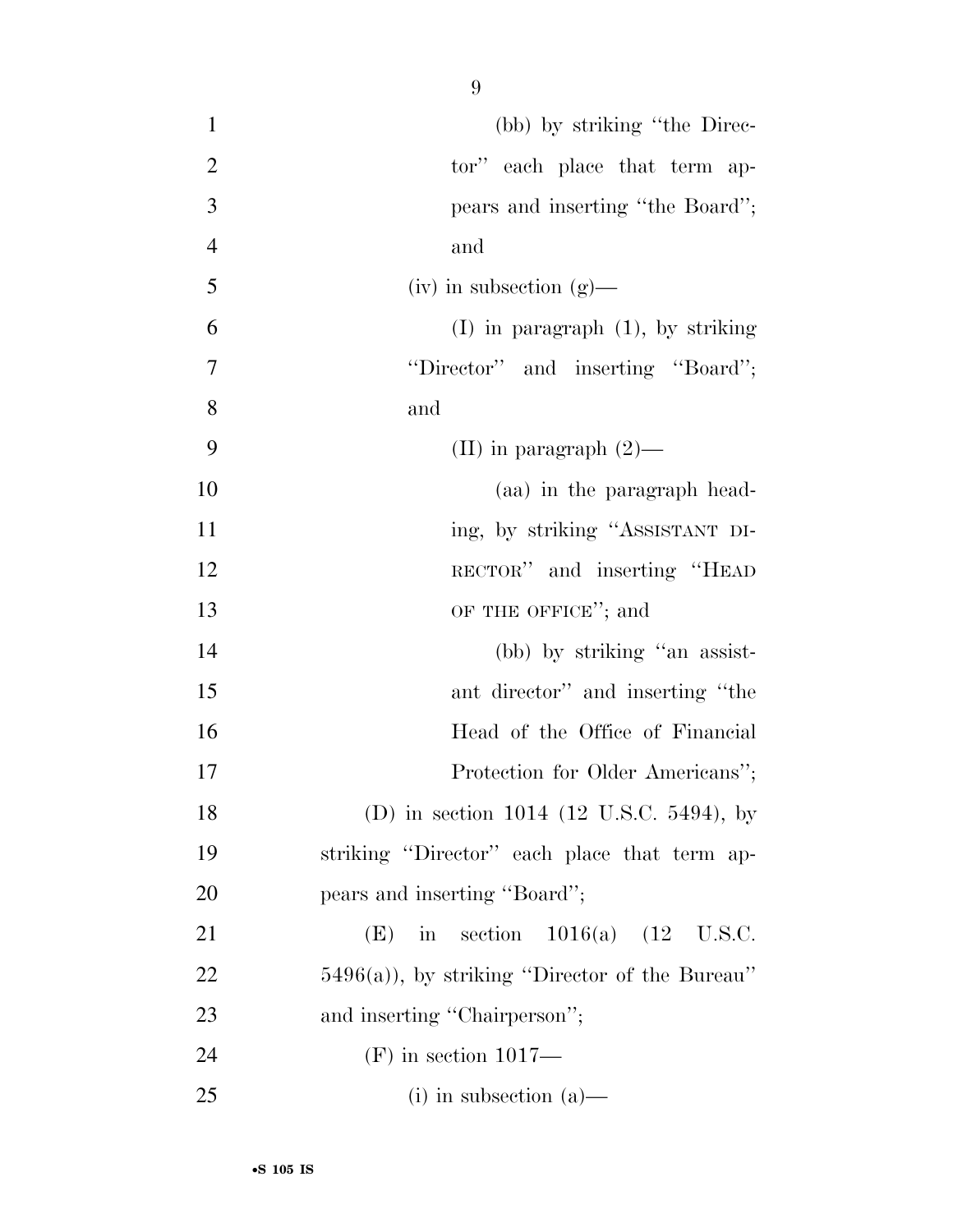| $\mathbf{1}$   | $(I)$ in paragraph $(1)$ , by striking |
|----------------|----------------------------------------|
| $\overline{2}$ | "Director" and inserting "Board";      |
| 3              | (II) in paragraph $(4)$ —              |
| $\overline{4}$ | (aa) in subparagraph $(A)$ —           |
| 5              | $(AA)$ by striking "Di-                |
| 6              | rector shall" and inserting            |
| $\overline{7}$ | "Board shall";                         |
| 8              | $(BB)$ by striking "Di-                |
| 9              | rector," and inserting                 |
| 10             | "Board,"; and                          |
| 11             | $(CC)$ by striking "Di-                |
| 12             | rector in" each place that             |
| 13             | term appears and inserting             |
| 14             | "Board in";                            |
| 15             | (bb) in subparagraph $(D)$ ,           |
| 16             | by striking "Director" and in-         |
| 17             | serting "Board"; and                   |
| 18             | $(ec)$ in subparagraph $(E)$ , by      |
| 19             | striking "Director to" and insert-     |
| 20             | ing "Board to"; and                    |
| 21             | (III) in paragraph $(5)(C)$ , by       |
| 22             | striking "Director of the Bureau" and  |
| 23             | inserting "Chairperson";               |
| 24             | (ii) in subsection $(e)(1)$ —          |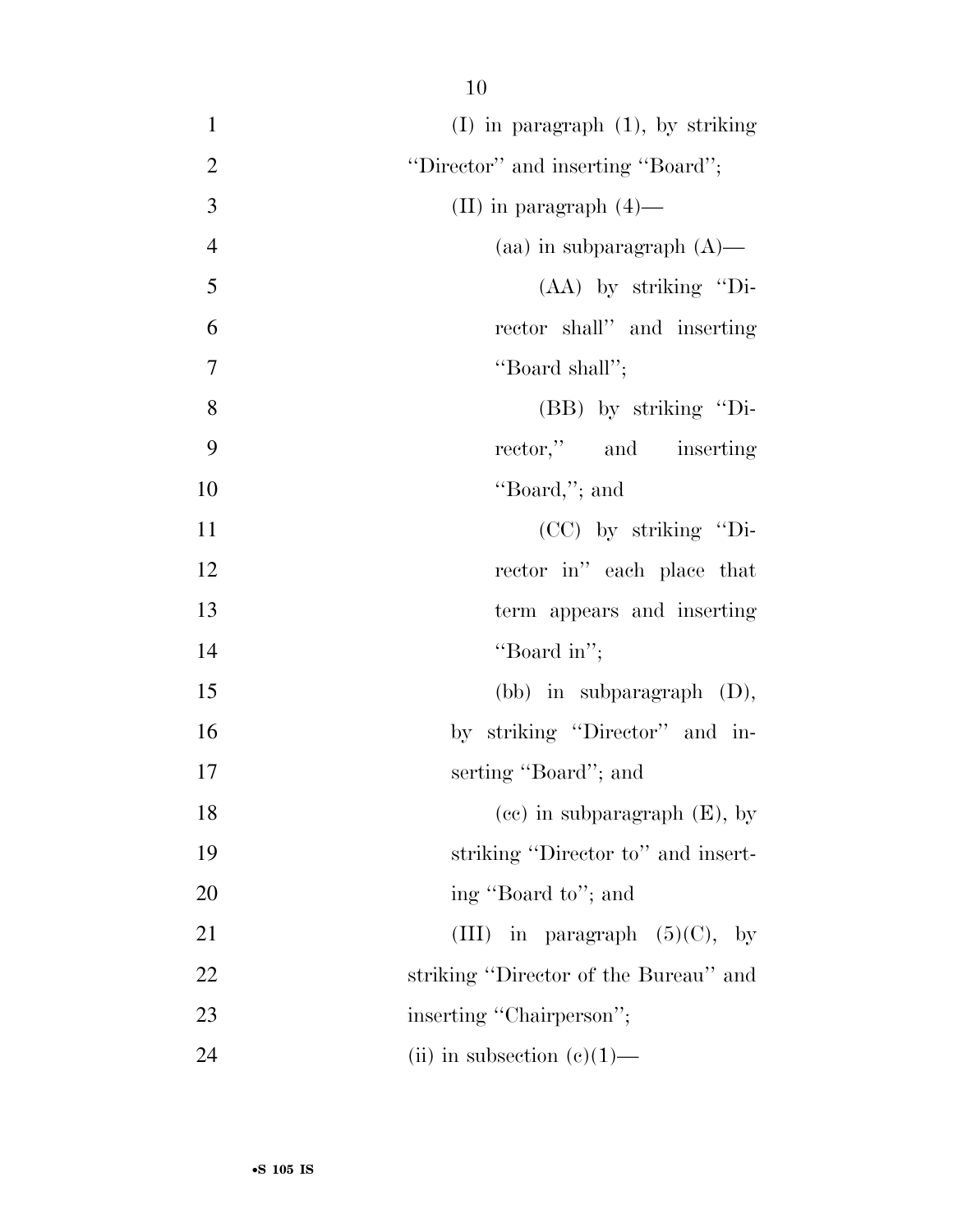| $\mathbf{1}$   | (I) by striking "Director," and                             |
|----------------|-------------------------------------------------------------|
| $\overline{2}$ | inserting "Board,"; and                                     |
| 3              | (II) by striking "Director and"                             |
| $\overline{4}$ | and inserting "the members of the                           |
| 5              | Board and"; and                                             |
| 6              | (iii) in subsection (e), by striking "Di-                   |
| $\overline{7}$ | rector" each place that term appears and                    |
| 8              | inserting "Board";                                          |
| 9              | $(G)$ in subtitles B $(12 \text{ U.S.C. } 5511 \text{ et }$ |
| 10             | seq.), C (12 U.S.C. 5531 et seq.), and G (12                |
| 11             | U.S.C. 5601 et seq.), by striking "Director"                |
| 12             | each place that term appears and inserting                  |
| 13             | "Board";                                                    |
| 14             | (H) in section $1061(e)(2)(C)(i)$ (12 U.S.C.                |
| 15             | $5581(e)(2)(C)(i)$ , by striking "the Board" and            |
| 16             | inserting "the National Credit Union Adminis-               |
| 17             | tration Board"; and                                         |
| 18             | (I) in section 1066(a) $(12 \text{ U.S.C. } 5586(a)),$      |
| 19             | by inserting "first" before "Director".                     |
| 20             | $(2)$ FINANCIAL STABILITY ACT OF 2010.—Sec-                 |
| 21             | tion $111(b)(1)(D)$ of the Financial Stability Act of       |
| <u>22</u>      | 2010 (12 U.S.C. 5321(b)(1)(D)) is amended by                |
| 23             | striking "Director of the Bureau" and inserting             |
| 24             | "Chairperson of the Board of Directors of the Bu-           |
| 25             | reau".                                                      |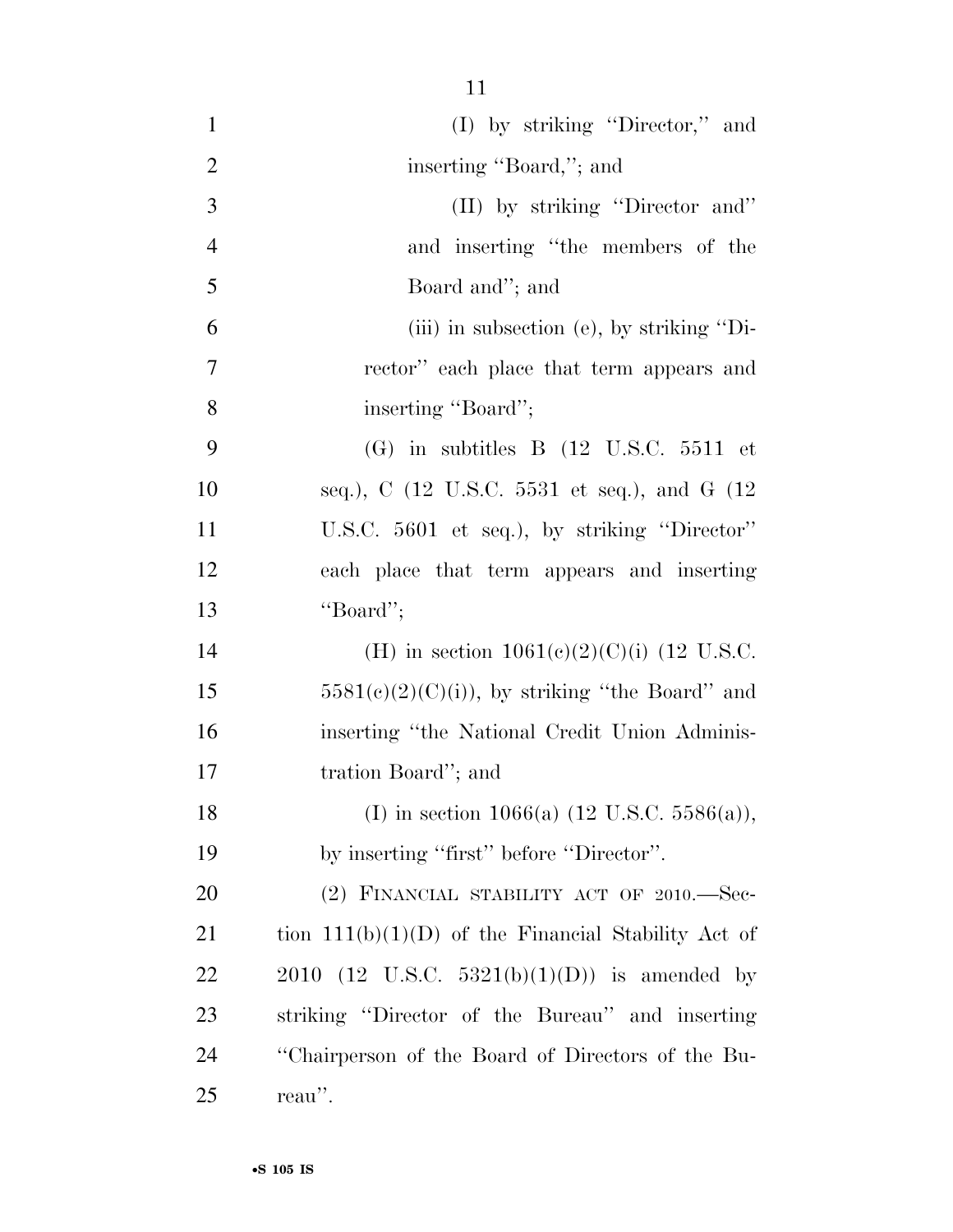| $\mathbf{1}$   | (3) MORTGAGE REFORM AND ANTI-PREDATORY              |
|----------------|-----------------------------------------------------|
| $\overline{2}$ | LENDING ACT.—Section 1447 of the Mortgage Re-       |
| 3              | form and Anti-Predatory Lending Act (12 U.S.C.      |
| $\overline{4}$ | 1701p-2) is amended by striking "Director" each     |
| 5              | place the term appears and inserting "Board of Di-  |
| 6              | rectors".                                           |
| 7              | (4) ELECTRONIC FUND TRANSFER ACT.—Sec-              |
| 8              | tion $920(a)(4)(C)$ of the Electronic Fund Transfer |
| 9              | Act (15 U.S.C. 1693o–2(a)(4)(C)) is amended by      |
| 10             | striking "Director of the Bureau" and inserting     |
| 11             | "Board of Directors of the Bureau".                 |
| 12             | (5) EXPEDITED FUNDS AVAILABILITY ACT.               |
| 13             | The Expedited Funds Availability Act (12 U.S.C.     |
| 14             | 4001 et seq.) is amended by striking "Director of   |
| 15             | the Bureau" each place that term appears and in-    |
| 16             | serting "Board of Directors of the Bureau".         |
| 17             | (6) FEDERAL DEPOSIT INSURANCE ACT.—Sec-             |
| 18             | tion 2 of the Federal Deposit Insurance Act (12)    |
| 19             | U.S.C. $1812$ ) is amended—                         |
| 20             | (A) by striking "Director of the Consumer           |
| 21             | Financial Protection Bureau" each place that        |
| 22             | term appears and inserting "Chairperson of the      |
| 23             | Board of Directors of the Bureau of Consumer        |
| 24             | Financial Protection"; and                          |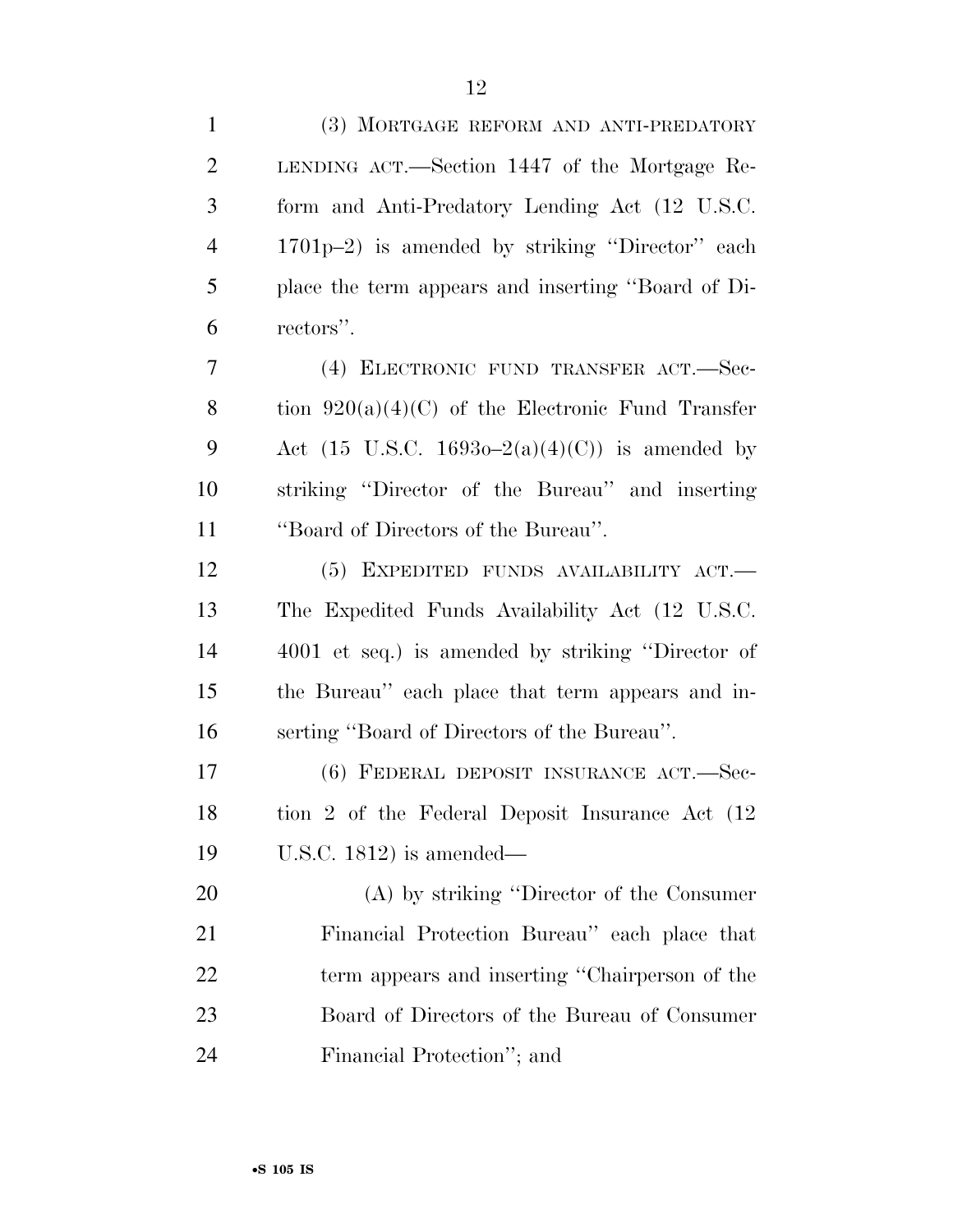1 (B) in subsection  $(d)(2)$ , by striking 2 "Comptroller or Director" and inserting ''Comptroller or Chairperson''. (7) FEDERAL FINANCIAL INSTITUTIONS EXAM-5 INATION COUNCIL ACT OF 1978.—Section  $1004(a)(4)$  of the Federal Financial Institutions Examination Council Act of 1978 (12 U.S.C. 3303(a)(4)) is amended by striking ''Director of the Consumer Fi-nancial Protection Bureau'' and inserting ''Chair-

 person of the Board of Directors of the Bureau of Consumer Financial Protection''.

 (8) FINANCIAL LITERACY AND EDUCATION IM- PROVEMENT ACT.—Section 513 of the Financial Lit- eracy and Education Improvement Act (20 U.S.C. 9702) is amended by striking ''Director'' each place that term appears and inserting ''Chairperson of the Board of Directors''.

 (9) HOME MORTGAGE DISCLOSURE ACT OF 1975.—Section 307 of the Home Mortgage Disclo- sure Act of 1975 (12 U.S.C. 2806) is amended by striking ''Director of the Bureau of Consumer'' each place that term appears and inserting ''Board of Di-rectors of the Bureau of Consumer''.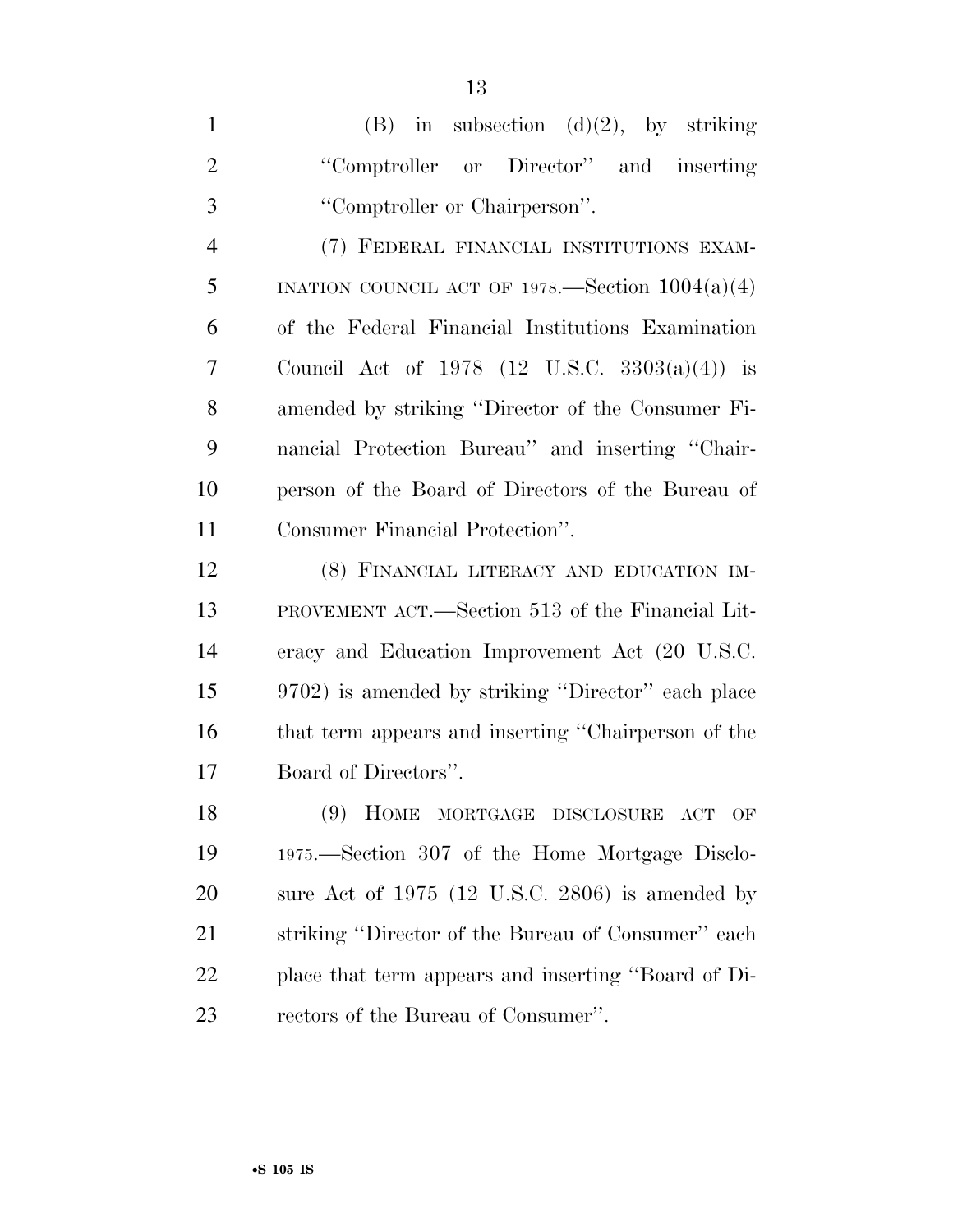| $\mathbf{1}$   | (10) INTERSTATE LAND SALES FULL DISCLO-                          |
|----------------|------------------------------------------------------------------|
| $\overline{2}$ | SURE ACT.—The Interstate Land Sales Full Disclo-                 |
| 3              | sure Act $(15 \text{ U.S.C. } 1701 \text{ et seq.})$ is amended— |
| $\overline{4}$ | (A) in section $1402(1)$ (15 U.S.C.                              |
| 5              | $1701(1)$ , by striking "Director' means the Di-                 |
| 6              | rector" and inserting "Board" means the                          |
| $\overline{7}$ | Board of Directors";                                             |
| 8              | (B) by striking "Director" each place that                       |
| 9              | term appears and inserting "Board";                              |
| 10             | (C) in section $1403(c)$ (15 U.S.C.                              |
| 11             | $1702(e)$ —                                                      |
| 12             | (i) by striking "by him" and inserting                           |
| 13             | "by the Board"; and                                              |
| 14             | (ii) by striking "he" and inserting                              |
| 15             | "the Board";                                                     |
| 16             | (D) in section 1407 (15 U.S.C. 1706)—                            |
| 17             | (i) in subsection (c), by striking "he"                          |
| 18             | and inserting "the Board"; and                                   |
| 19             | in subsection (e), by striking<br>(ii)                           |
| 20             | "him" and inserting "the Board";                                 |
| 21             | (E) in section 1411 (15 U.S.C. 1710)—                            |
| 22             | $(i)$ in subsection $(a)$ —                                      |
| 23             | $(I)$ by striking "his findings" and                             |
| 24             | inserting "its finding"; and                                     |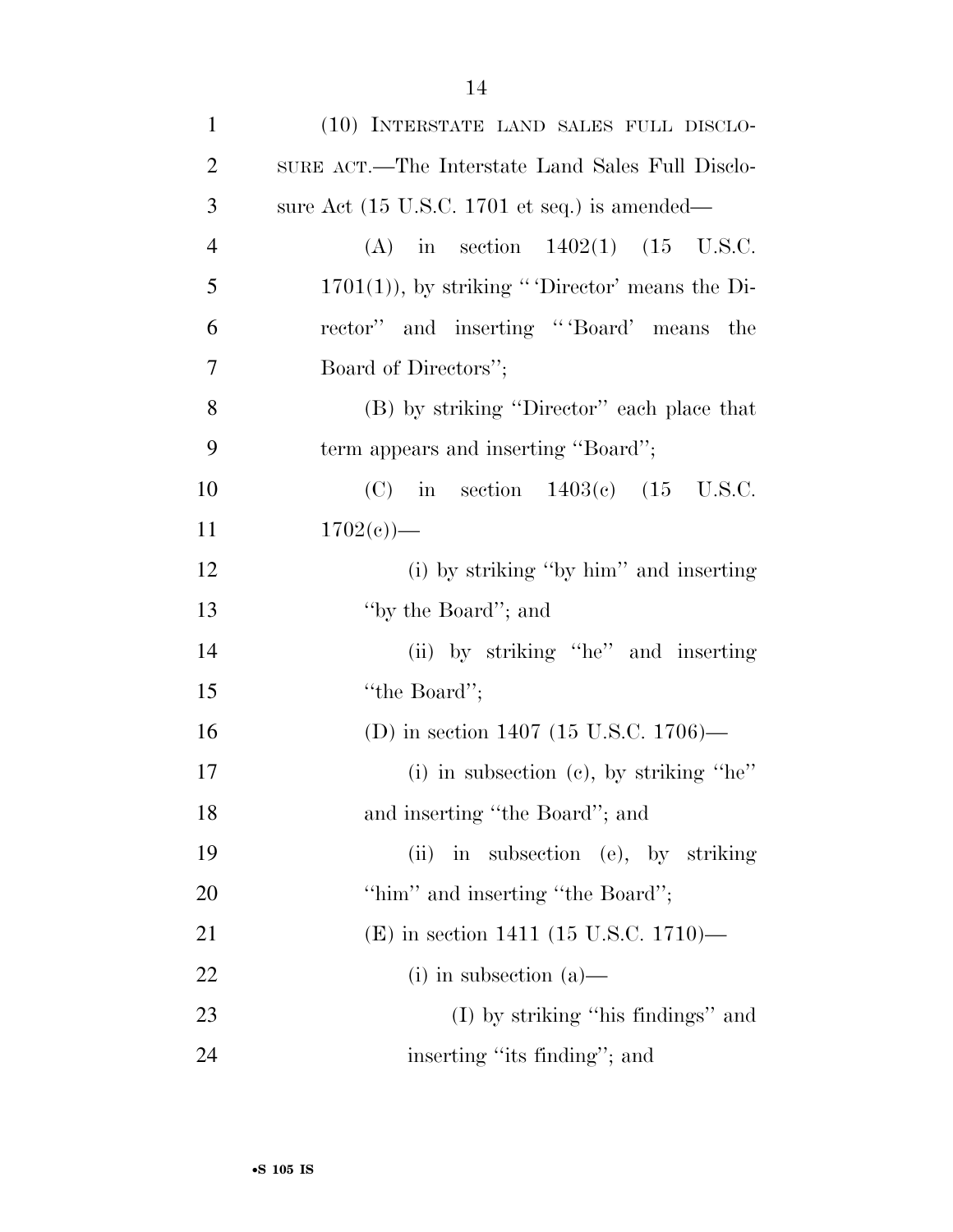| $\mathbf{1}$   | $(II)$ by striking "his rec-                 |
|----------------|----------------------------------------------|
| $\overline{2}$ | ommendation" and inserting "a rec-           |
| 3              | ommendation"; and                            |
| $\overline{4}$ | (ii) in subsection (b), by striking          |
| 5              | "Secretary's order" and inserting "order of  |
| 6              | the Board";                                  |
| 7              | (F) in section 1415 (15 U.S.C. 1714)—        |
| 8              | (i) by striking "him" each place that        |
| 9              | term appears and inserting "the Board";      |
| 10             | $(ii)$ in subsection $(a)$ , by striking "he |
| 11             | may, in his discretion" and inserting "the   |
| 12             | Board may, at the discretion of the          |
| 13             | Board"; and                                  |
| 14             | (iii) in subsection $(b)$ —                  |
| 15             | (I) by striking "he" each time               |
| 16             | that term appears and inserting "the         |
| 17             | Board"; and                                  |
| 18             | (II) by striking "in his discre-             |
| 19             | tion" each time that term appears            |
| 20             | and inserting "at the discretion of the      |
| 21             | Board";                                      |
| 22             | (G) in section $1416(a)$ (15 U.S.C.          |
| 23             | 1715(a)                                      |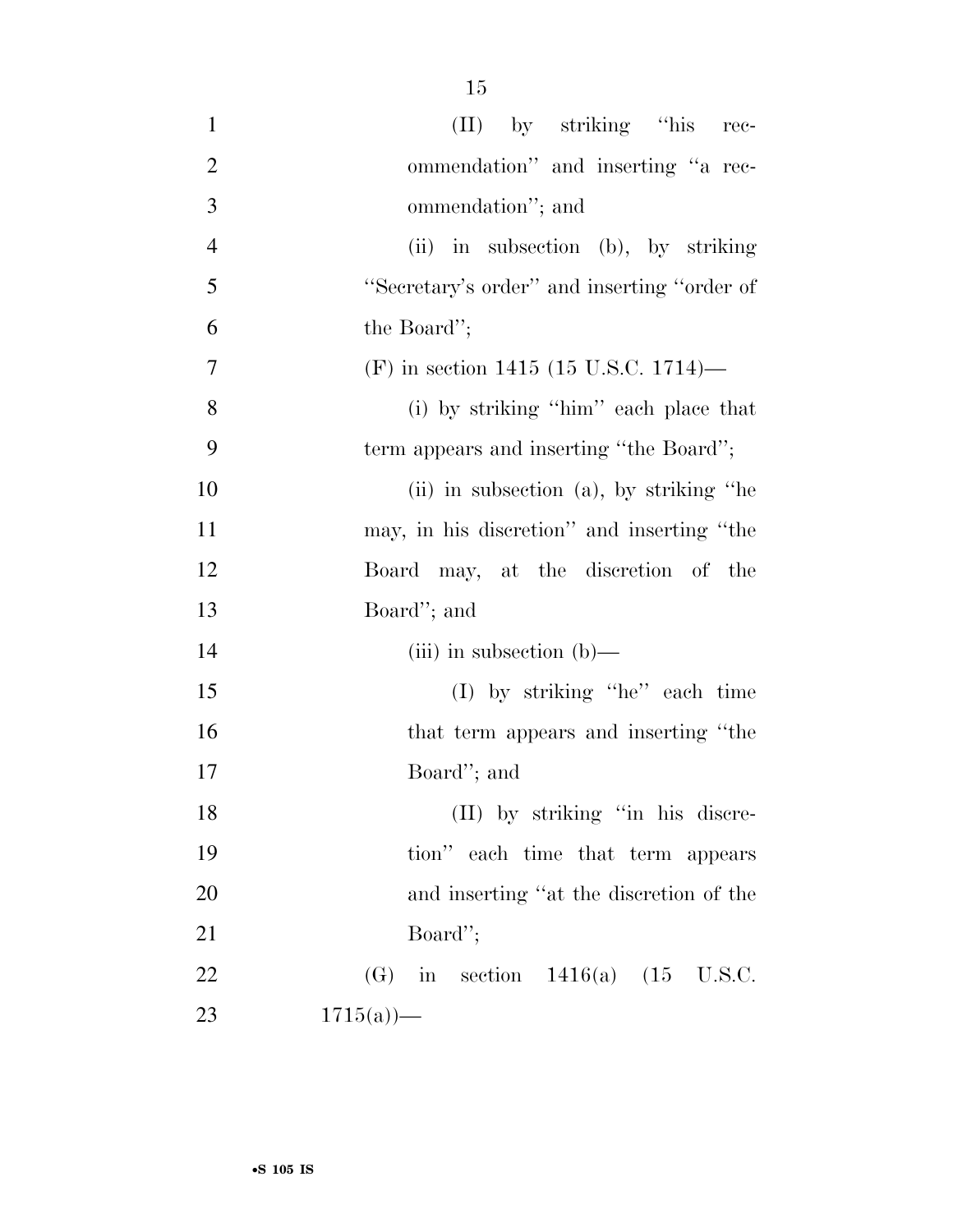| $\mathbf{1}$   | (i) by striking "of the Bureau of Con-     |
|----------------|--------------------------------------------|
| $\overline{2}$ | sumer Financial Protection" the first time |
| 3              | that term appears;                         |
| $\overline{4}$ | (ii) by striking "his functions, duties,   |
| 5              | and powers" and inserting "the functions,  |
| 6              | duties, and powers of the Board";          |
| 7              | (iii) by striking "his administrative"     |
| 8              | law judges" and inserting "the administra- |
| 9              | tive law judges of the Bureau of Consumer  |
| 10             | Financial Protection"; and                 |
| 11             | (iv) by striking "himself" and insert-     |
| 12             | ing "the Board";                           |
| 13             | (H) in section 1418a (15 U.S.C. 1717a)—    |
| 14             | (i) in subsection (b)(4), by striking      |
| 15             | "The Secretary's determination or order"   |
| 16             | and inserting "A determination or order of |
| 17             | the Board"; and                            |
| 18             | (ii) in subsection (d), in the third sen-  |
| 19             | tence, by striking "the Secretary's deter- |
| 20             | mination or order" and inserting "a deter- |
| 21             | mination or order of the Board";           |
| 22             | (I) in section 1419 (15 U.S.C. 1718)—      |
| 23             | (i) by striking "him" and inserting        |
| 24             | "the Board";                               |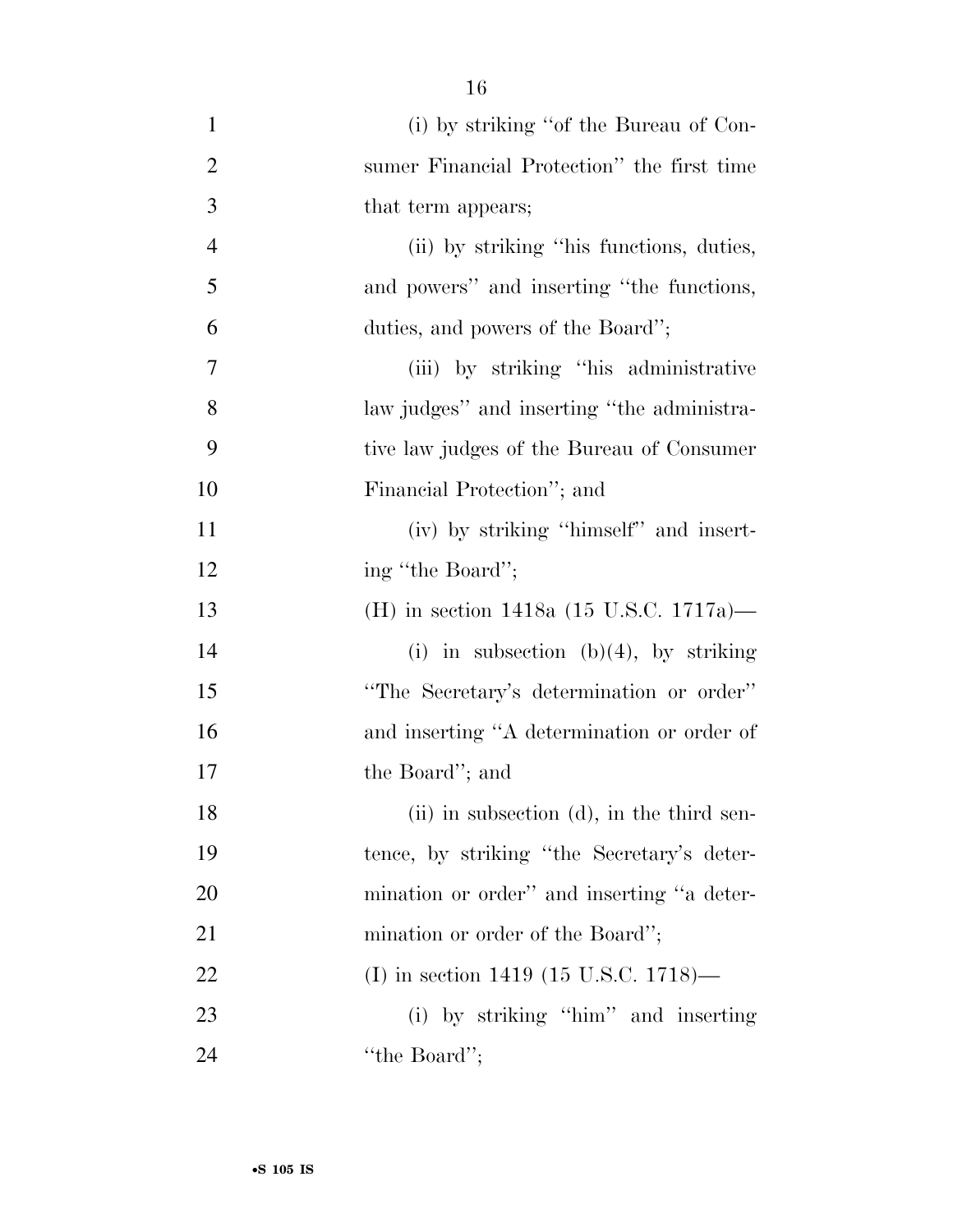- (ii) by striking ''his rules and regula-2 tions'' and inserting "the rules and regula- tions of the Board''; and (iii) by striking ''his jurisdiction'' and inserting ''the jurisdiction of the Bureau of Consumer Financial Protection''; and (J) in section 1420 (15 U.S.C. 1719)— (i) by inserting ''or any member of the Board'' before ''in any proceeding''; and (ii) by striking ''him'' and inserting ''the Board or any member of the Board''. (11) REAL ESTATE SETTLEMENT PROCEDURES ACT OF 1974.—Section 5 of the Real Estate Settle- ment Procedures Act of 1974 (12 U.S.C. 2604) is amended— (A) by striking ''Director of'' and inserting ''Board of Directors of''; and (B) by striking ''Director'' each place that term appears and inserting ''Board''. (12) S.A.F.E. MORTGAGE LICENSING ACT OF 2008.—The S.A.F.E. Mortgage Licensing Act of 2008 (12 U.S.C. 5101 et seq.) is amended— (A) in section 1503(10) (12 U.S.C.
- 25  $5102(10)$ —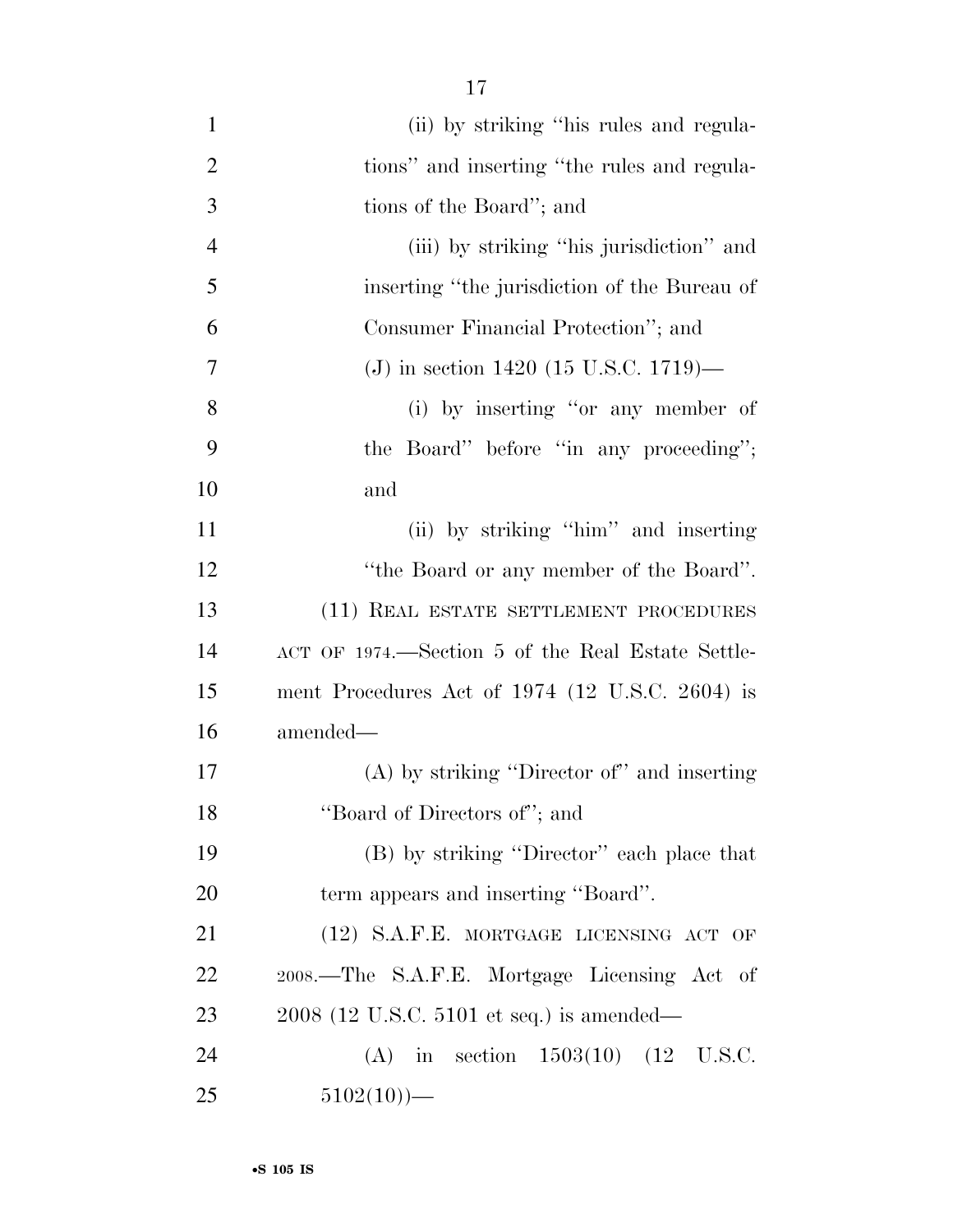| $\mathbf{1}$   | (i) in the paragraph heading, by strik-    |
|----------------|--------------------------------------------|
| $\overline{2}$ | ing "DIRECTOR" and inserting "BOARD";      |
| 3              | and                                        |
| $\overline{4}$ | (ii) by striking "'Director' means the     |
| 5              | Director" and inserting "Board" means      |
| 6              | the Board of Directors";                   |
| 7              | (B) by striking "Director" each place that |
| 8              | term appears and inserting "Board"; and    |
| 9              | (C) in section 1514 (12 U.S.C. 5113)—      |
| 10             | (i) in subsection (b) $(5)$ , by striking  |
| 11             | "Secretary's expenses" and inserting "ex-  |
| 12             | penses of the Board";                      |
| 13             | (ii) in subsection $(e)$ —                 |
| 14             | $(I)$ in paragraph $(1)$ , in the para-    |
| 15             | graph heading, by striking "DIREC-         |
| 16             | TOR" and inserting "BOARD";                |
| 17             | (II) in paragraph $(4)$ —                  |
| 18             | $(aa)$ in subparagraph $(A)$ , in          |
| 19             | the paragraph heading, by strik-           |
| 20             | ing "DIRECTOR" and inserting               |
| 21             | "BOARD"; and                               |
| 22             | $(bb)$ in subparagraph $(C)$ ,             |
| 23             | by striking "Secretary's ex-               |
| 24             | penses" and inserting "expenses"           |
| 25             | of the Board"; and                         |